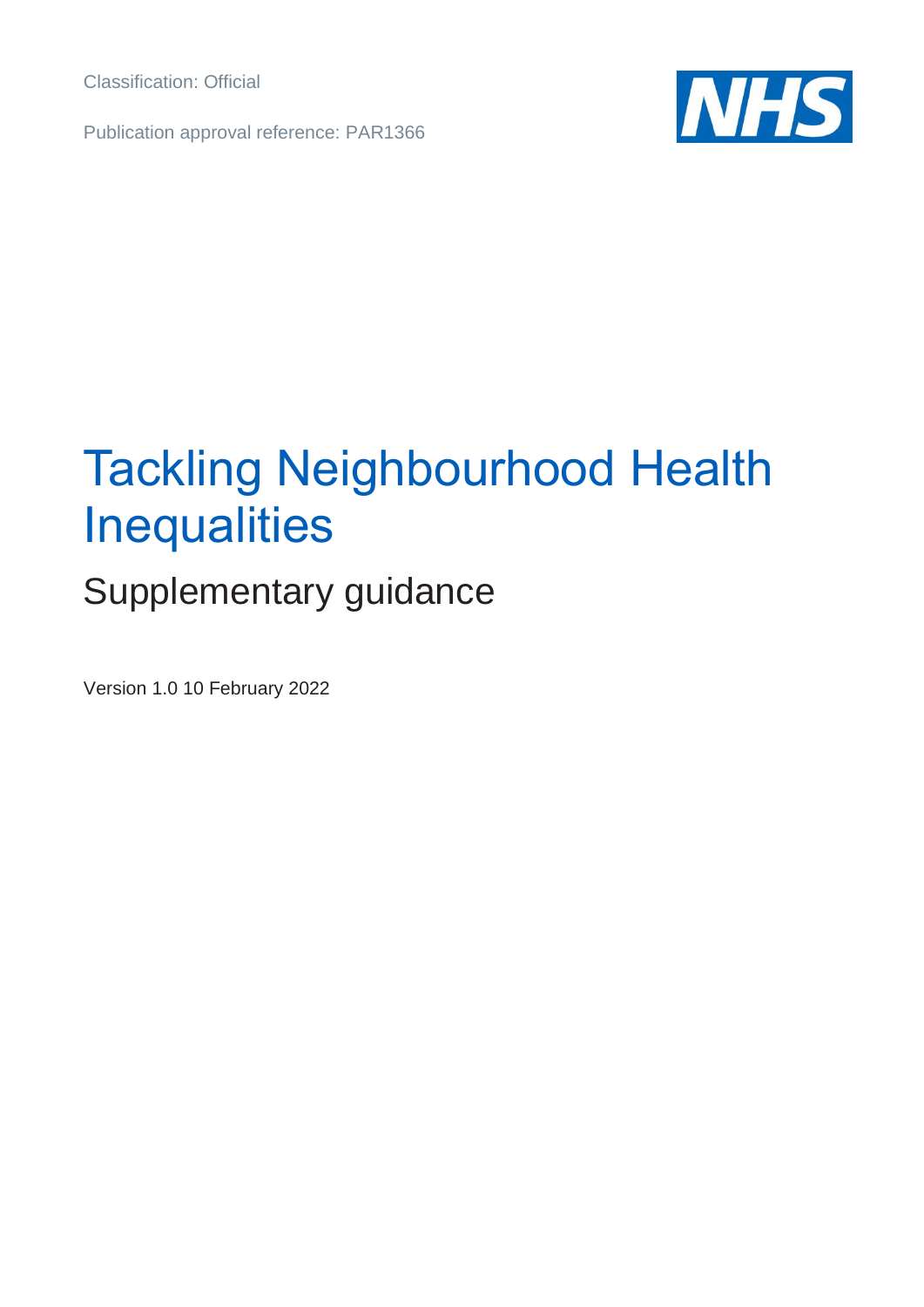# **Contents**

| Planned interventions for a population experiencing health inequality5 |  |  |
|------------------------------------------------------------------------|--|--|
|                                                                        |  |  |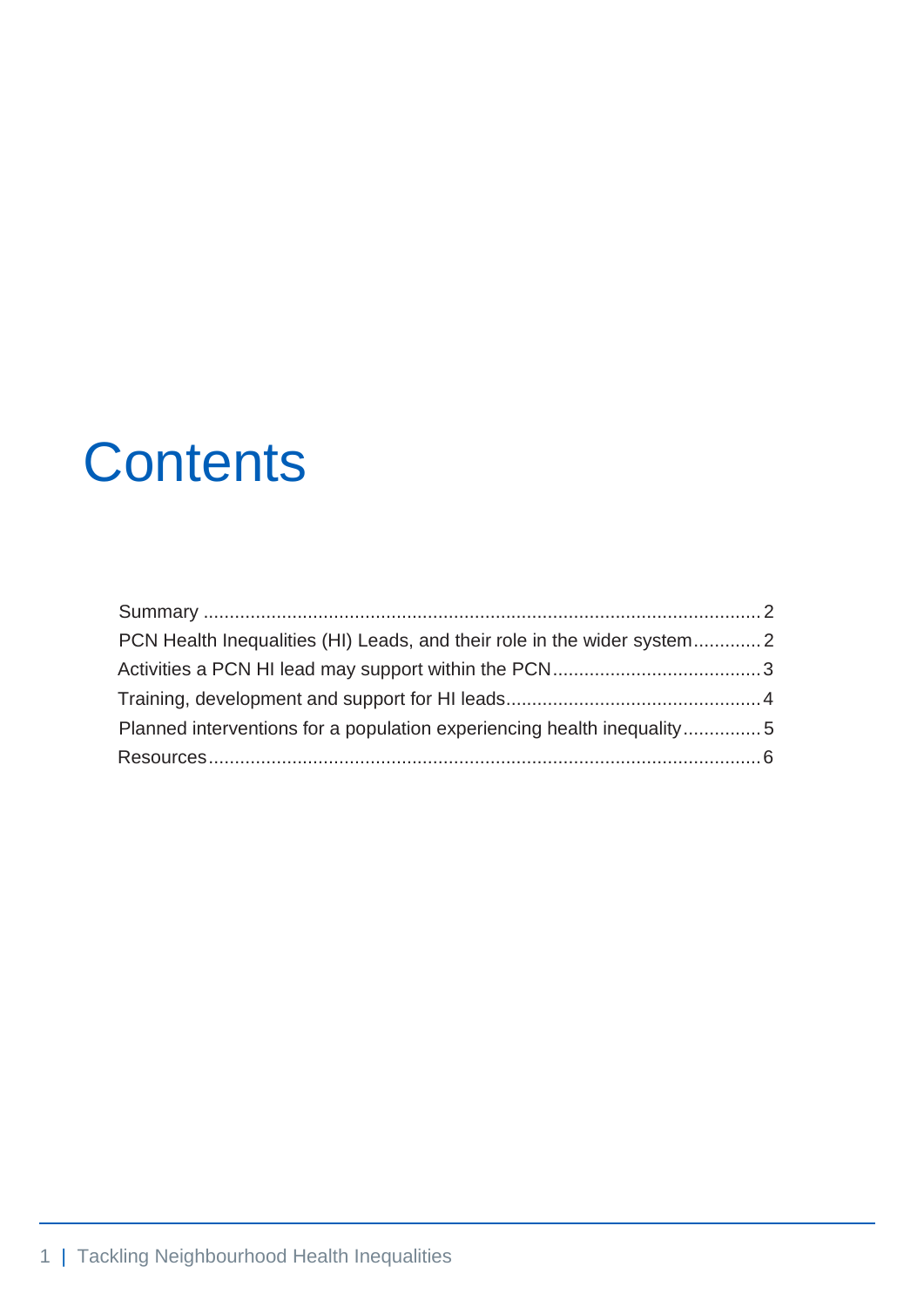#### <span id="page-2-0"></span>**Summary**

- 1. This guidance should help inform and support implementation and delivery of the Network Contract DES requirements for Tackling Neighbourhood Health Inequalities (TNHI). The contractual requirements are set out in the Network Contract DES Specification with further detail in the Network Contract DES Guidance. The additional, supporting information in this document is advisory.
- 2. The NHS Long Term Plan states that *'while we cannot treat our way out of inequalities, the NHS can ensure that action to drive down health inequalities is central to everything we do'.* This sustained focus on health inequalities has become even more critical in the context of COVID-19 and the adverse impact it has had on those individuals and groups already experiencing health inequalities.
- 3. As wider context, in 2021/22 systems have been asked to ensure that local delivery plans contribute to the overall goal of the NHS in addressing health inequalities through focused delivery against [the five key priorities](https://www.england.nhs.uk/publication/2021-22-priorities-and-operational-planning-guidance/) set out in NHS E/I's [2021/22 Operational and Planning Guidance](https://www.england.nhs.uk/wp-content/uploads/2021/03/B0468-implementation-guidance-21-22-priorities-and-operational-planning-guidance.pdf) and restated in [2022/23 Planning Guidance.](https://www.england.nhs.uk/publication/2022-23-priorities-and-operational-planning-guidance/)
- 4. In June 2021, the NHS England and NHS Improvement Board announced the [CORE20PLUS5 approach.](https://www.england.nhs.uk/wp-content/uploads/2021/06/240621-board-meeting-item-9-tackling-inequalities-in-nhs-care.pdf) The Core20PLUS5 approach is designed to support Integrated Care Systems (ICS) to drive targeted action in health inequalities. It focuses action
	- on the most deprived 20% of the national population as identified by the Index of Multiple Deprivation;
	- ICS-chosen population groups experiencing poorer-than-average health access, experience and/or outcomes, who may not be captured within the Core20 alone and would benefit from a tailored healthcare approach e.g. inclusion health groups; and
	- across 5 focused clinical areas requiring accelerated improvement maternity, severe mental illness, chronic respiratory disease, early cancer diagnosis and hypertension case finding. The TNHI service is intended to help support the delivery of these system-wide strategies: to deliver our vision of exceptional quality care by ensuring equitable access, excellent experience and optimal outcomes.

#### <span id="page-2-1"></span>PCN Health Inequalities (HI) Leads, and their role in the wider system

5. PCNs are required to nominate a health inequalities lead. This may be the PCN's Clinical Director. However, PCNs are able to select another individual for this role where preferred – it can be any clinical or non-clinical member of the Primary Care Network Team. A commitment to addressing health inequalities is the most important characteristic of the role.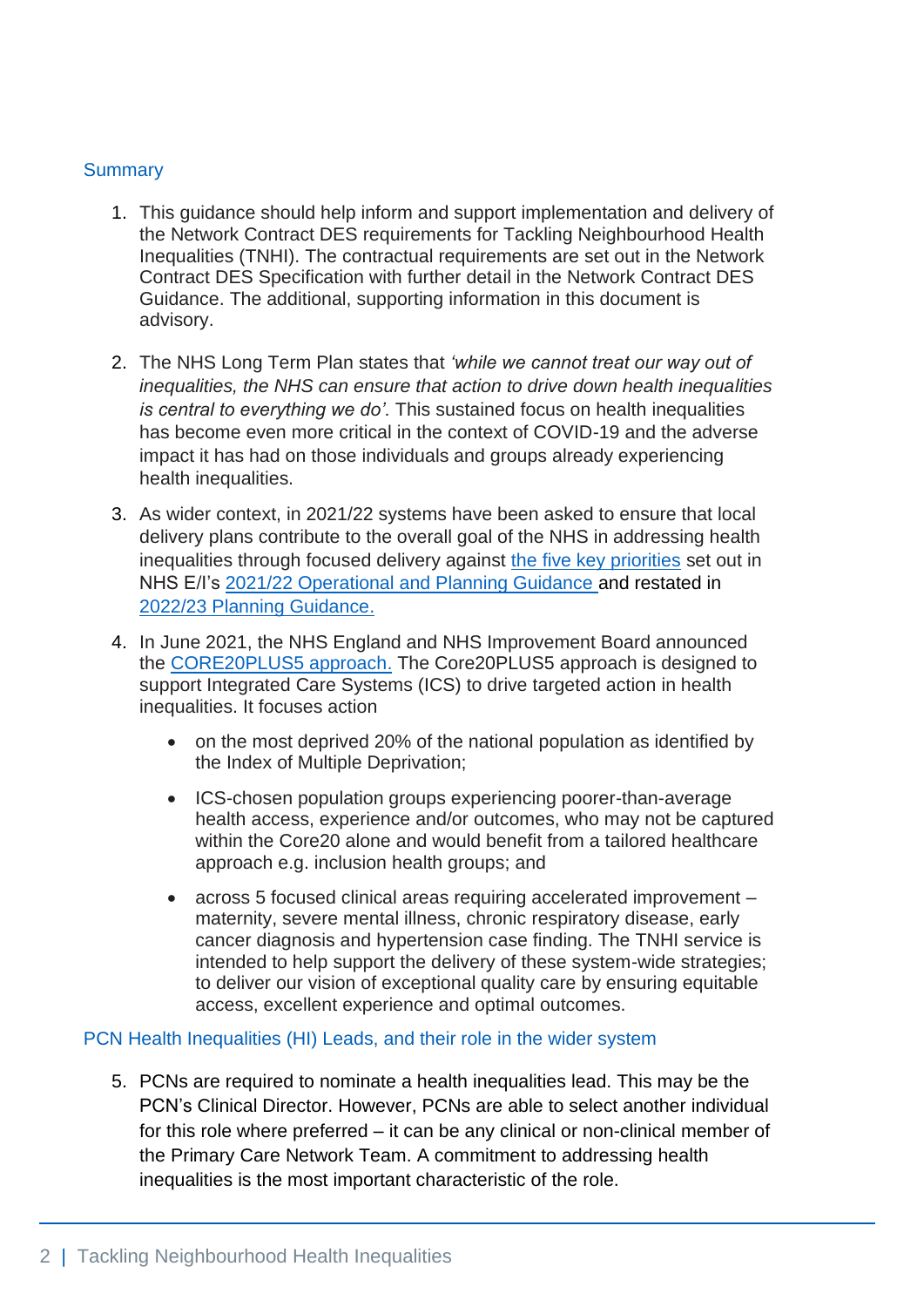- 6. The main role of a health inequalities lead will be to act as a focal point and champion for this work – encouraging and challenging their colleagues to embed action to address health inequalities in everything they do.
- 7. From an external perspective they will provide a named, visible point of contact for health inequalities issues in the PCN.
- 8. Though the health inequalities lead may not be directly responsible for all of the activities below, they will support the PCN team to engage with wider system strategies to address health inequalities, working:
	- At **national level** engaging with national strategies and sharing local approaches to address health inequalities (including through membership of the national Health Inequalities Improvement Forum and access to NHS Futures Collaborative Platform);
	- At **system level** representing the 'neighbourhood' of general practice and community partners in the ICS inequalities improvement agenda;
	- At **place level** supporting the integration of primary care with secondary and community services, in collaboration with peer organisational HI Leads, to drive change which will help mitigate issues of inequality and unmet need. Actively engaging with other place-based partnerships, including Health and Wellbeing Boards; and
	- At **neighbourhood /community level** helping to build positive and collaborative relationships with external partners to develop a shared understanding of challenges within the system, the needs of the population, and services required to meet those needs. Contributing to systematically reaching out to those most vulnerable, possibly excluded, and otherwise 'seldom heard 'groups.
- 9. The HI lead is not responsible for the delivery of services. They are responsible for coordinating and acting as a focal point for the wider set of activities delivered by the PCN.

## <span id="page-3-0"></span>**Activities a PCN HI lead may support within the PCN**

10.Alongside engagement with system health inequalities improvement strategies described above, the PCN health inequalities lead may also support the PCN to deliver the following activities. These are suggested actions, not a prescriptive list: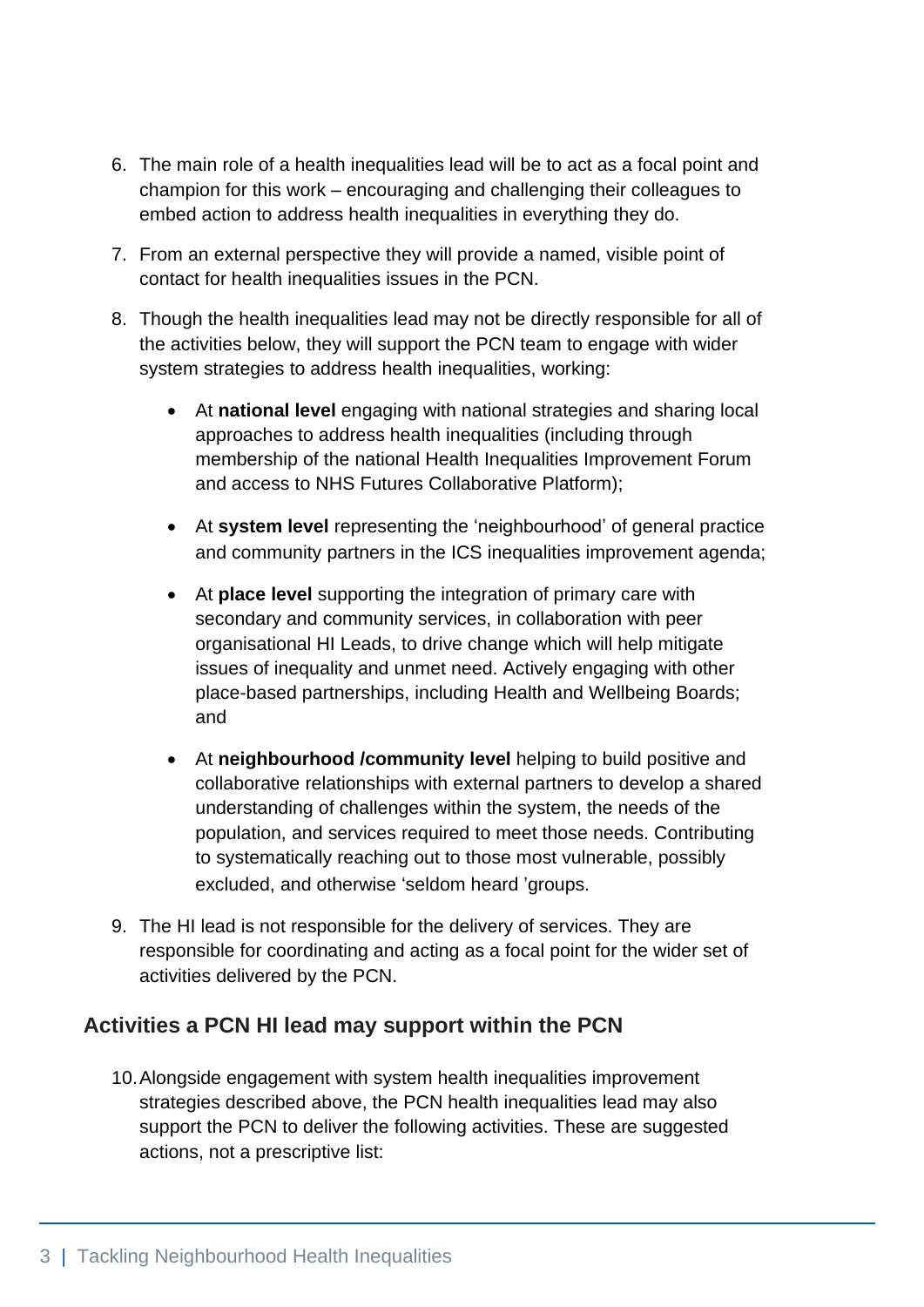- develop and share knowledge and understanding of the local health inequalities situation by drawing in data and intelligence from primary care/partners within the PCN and system sources such as the [Health](https://future.nhs.uk/EHIME/view?objectID=31141136) Inequalities [dashboards](https://future.nhs.uk/EHIME/view?objectID=31141136) and population health management (PHM) analytics;
- champion progress on nationally defined priority targets (e.g. condition registration, health checks and care plans for those with learning disability and serious mental illness; ethnicity recording for all patients);
- progress the PCN TNHI service;
- advocate for resources to be targeted at those populations with the most pressing needs, both at PCN and system level;
- support the development of strategies within the PCN and the wider health system to recruit to Additional Role Reimbursement Scheme (ARRS) roles which support work to address health inequalities;
- enhance the role of the PCN as an anchor organisation or partner in anchor systems to enhance the social determinants of health;
- champion equitable recruitment and treatment of staff; and
- share learning within and between PCNs to adopt and adapt local approaches to better deliver health inequalities objectives.

### <span id="page-4-0"></span>**Training, development and support for HI leads**

- 11.To work effectively, HI leads will need support and empowerment across the PCN and wider system / ICS. As part of their own health inequalities improvement responsibilities, there is an expectation that ICSs will:
	- support the delivery of quality improvement exercises;
	- provide analytics and support for population health management;
	- support strengths-based working and co-production with people and communities in addressing heath inequalities; and
	- provide access to a peer network of HI leads.
- 12.Opportunities to help lead(s) further their knowledge in this area are being developed, including more formal training and support, and include: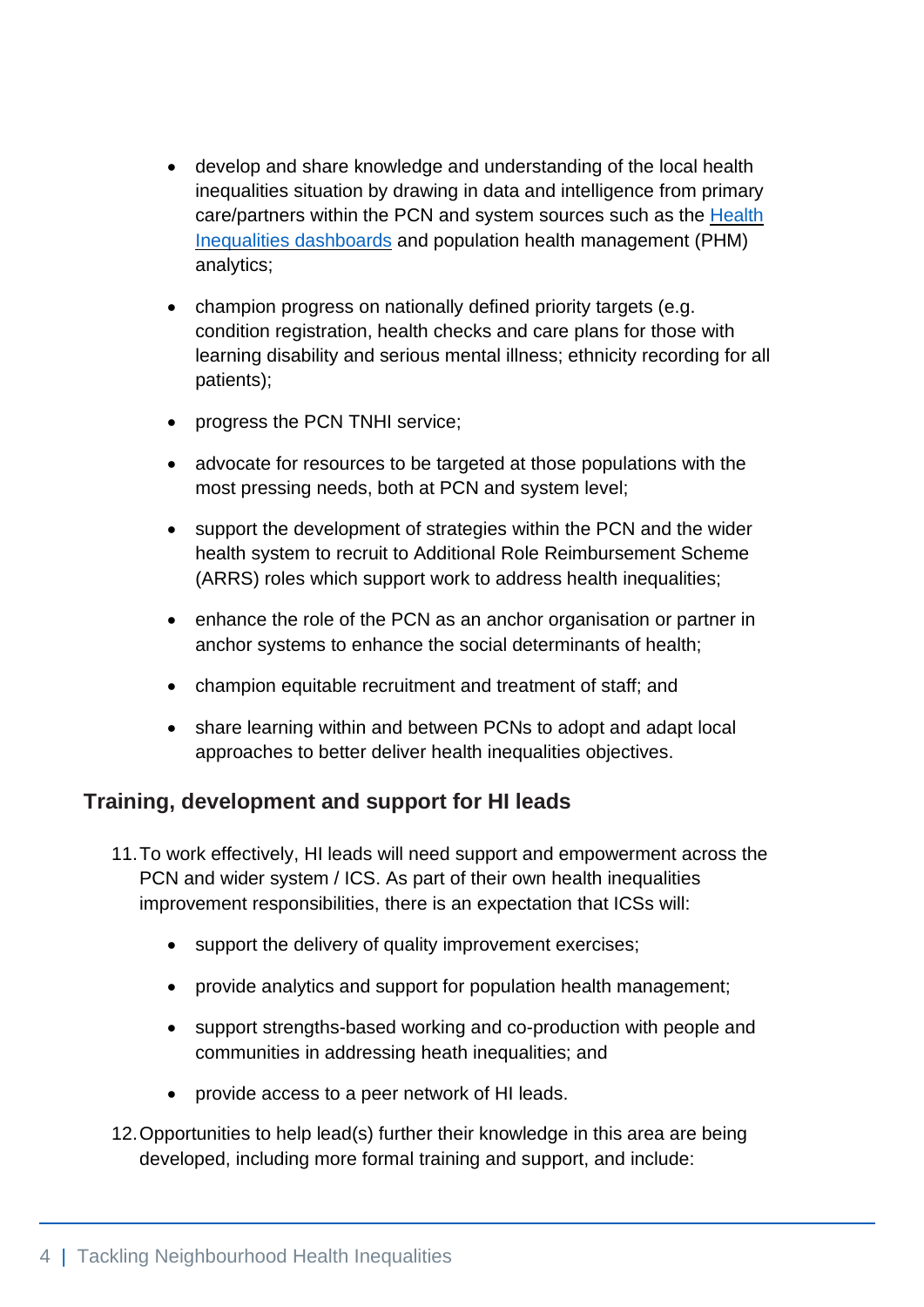- the Health Inequalities Improvement Academy, which incorporates building Quality Improvement (QI) capability and the establishment of a community of practice;
- Health Inequalities Leadership Training modules, developed by NHS England and NHS Improvement Health Inequalities Improvement team in association with RCGP; and
- Health [Inequalities](https://elearning.rcgp.org.uk/course/info.php?id=499) eLearning modules via the RCGP Health Inequalities Learning Hub.
- 13.HI leads may also join the National Health Inequalities Improvement Network or their local Health Inequalities Improvement Forum or the Health [Anchors](https://haln.org.uk/) [Learning](https://haln.org.uk/) Network. All of these groups provide practical case studies and can be joined by contacting the Health Inequalities [Improvement](mailto:england.healthinequalities@nhs.net) team. Papers and recordings of previous meetings can be found via the [FutureNHS](https://future.nhs.uk/EHIME/view?objectId=27747152) platform.

#### <span id="page-5-0"></span>Planned interventions for a population experiencing health inequality

- 14.PCNs are responsible for designing and delivering the intervention(s) described in the Network Contract DES and working collaboratively with commissioners who will offer support to do so. This includes:
	- a. identifying and selecting the population experiencing inequality, working collaboratively across systems and localities;
	- b. engaging with the community experiencing health inequalities;
	- c. developing a plan by 28 February 2022 describing how the intervention will be delivered for the duration of the contract period; and
	- d. identifying what outcome this intervention is expected to achieve and how that outcome will be measured. This measurement should support [quality improvement](https://www.england.nhs.uk/sustainableimprovement/improvement-fundamentals/improvement-fundamentals-201-qi-tools/) activities within, and between, PCNs.
- 15.The intervention(s) selected for this service cannot duplicate and must add value over and above the requirements of other services in the DES, national contracts and incentive schemes, and other locally commissioned services. NHS commissioners are responsible for ensuring that this is the case.
- 16.PCNs were required by 31 December 2021 to have worked collaboratively across their locality and system to identify the population to be supported by the service. PCNs will be supported by commissioners and local/regional data teams to use data and intelligence systematically to identify this population.